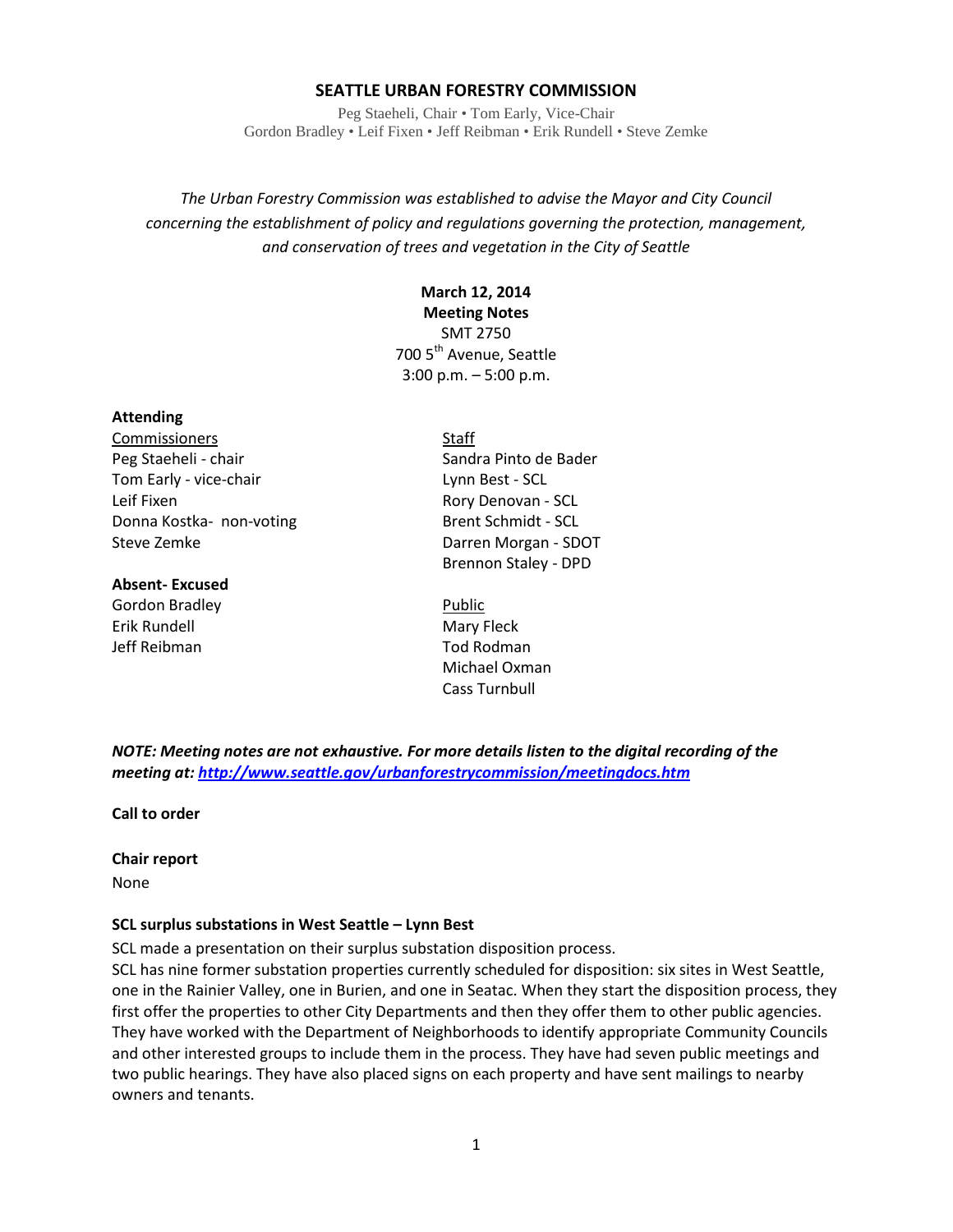Background:

- In 2009, the City Council Energy and Technology Committee recommended the sale of surplus properties to raise revenue to help keep power rates low.
- In 2011, Resolution 31317 requested City Light to conduct a Surplus Property Disposition Pilot Project to test improved means for community outreach.
- Following the successful pilot project, Resolution 31424 requested that City Light use the same procedure in the future.

SCL cannot use its properties for non-utility purposes such as parks or community gardens. SCL must receive true and full value when properties are sold or transferred to other City departments.

Parks reviewed the properties currently in the disposition process and explained that none of them were in areas called out in their gap analysis for new parks and/or they did not meet minimum size criteria.

SCL has received community input that includes:

- Concern that high-density development will be allowed in those sites
- Interest in using the substations as parks or open green spaces
- Interest in rezoning the property from residential to small commercial center
- Interest in using the properties for residential development, not for parks.

Next Steps:

- Review all comments received
- Request City departments to consider proposals for other public uses suggested in the outreach process.
- Submit report to City Council summarizing outreach and comments
- Provide recommendations on disposition along with authorizing legislation.

Before disposing of properties SCL has to clean them up. Four of the sites in West Seattle they found really high levels of pesticides that are now banned. DDT and Dioldrin. The levels were 100 times higher than the cleanup levels. Records on pesticide contamination go back to the '70s but they are not necessarily complete. Records don't show application of these chemicals, but it might have happened in the past.

Sites tend to have trees on the edges. They are now cleaning the contamination from the sites using air spading. Their plan is not to cut down any trees as they do their cleanup. They will remove the contaminated soil and replace with clean fill. Will replant according to SPU specs. Saving trees adds cost of around 30% to cleanup. Cost averages \$40K.

The Commission discussed the issue. Comments include:

- City light has a lot of trees under power lines and they have to keep spending money to prune them. Could these sites be their mitigation for pruning? These could become fee-in-lieu sites for departments to plant trees. These 'mitigation banks' could benefit SCL by reducing their pruning costs.
- Would like to schedule a conversation with the Law department to understand legal issues.

## **Genessee/Schmitz Neighborhood Council and SCL surplus stations – Mary Fleck**

Mary Fleck and Tod Rodman presented information on the West Seattle SCL substations scheduled to be disposed of.

Their comments included: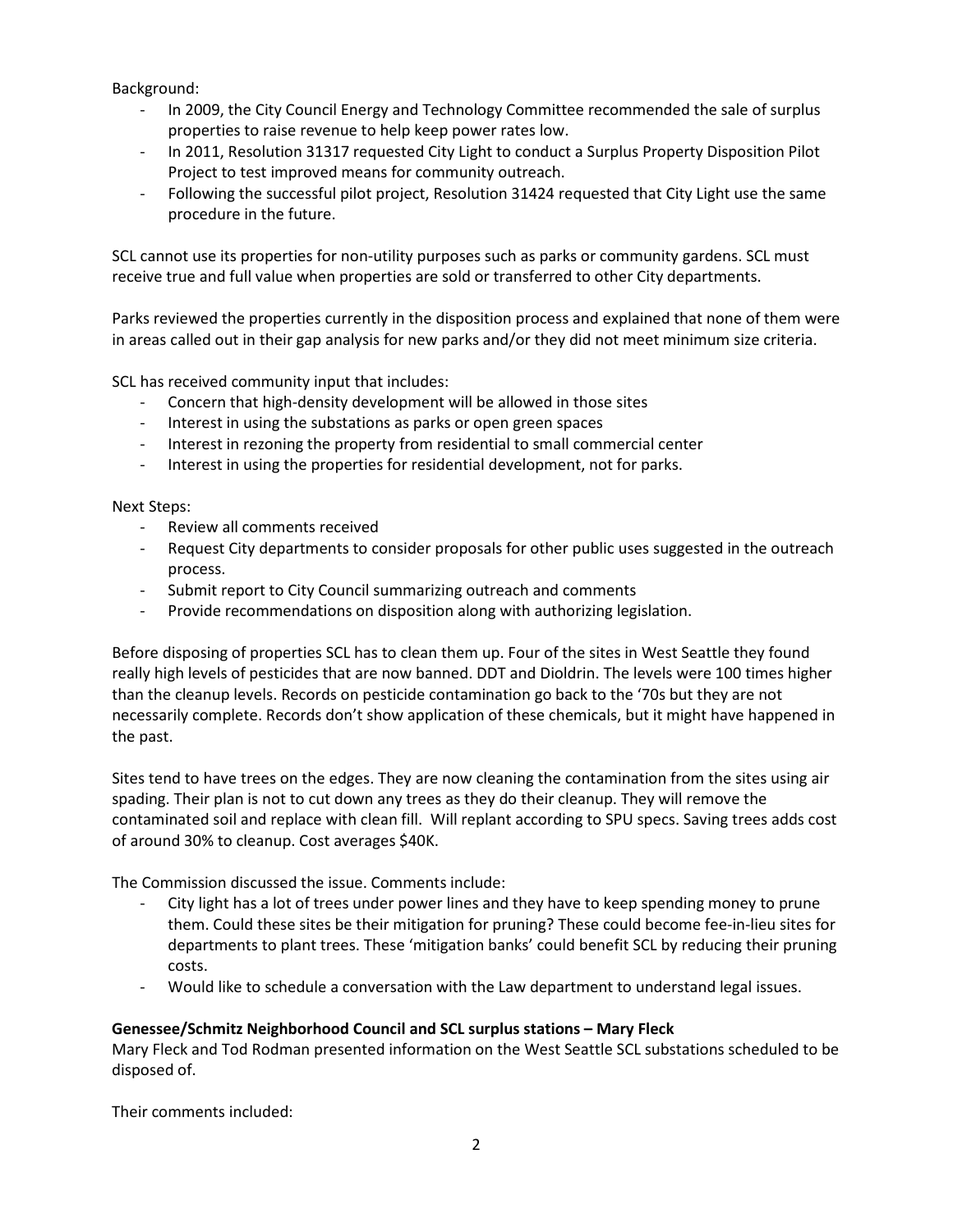- It's hard for community groups to find funding without a commitment from SCL to sell to them.
- The properties should be looked at in the aggregate.
- They would like to see a full and comprehensive review on the value of the properties, including the value to the city, not just to developers.
- Appreciate the City's and Commission's creativity.
- CM Rasmussen said maybe we need a department of open space or urban forestry (could be similar to the p-patch program but for open space with trees).
- They are committed to the project and invite the City and UFC to work with them.
- Would like UFC support to slow the process down.
- The aggregate value of all properties comes to \$2M.

Commission ideas and comments:

- If the City had \$2M to buy open space, would these be the properties to acquire?
- Need to ask questions of Law Department regarding restrictions
- Would like to explore ways to abide by highest and best use of properties for SCL and allow for accommodation of ownership by entity in City government for neighborhood use.
- Explore setting fee-in-lieu for tree removal mitigation to fund purchasing of parcels.
- Other departments to find creative ways to purchase properties to use as mitigation for tree removal.
- What's the budget SCL spends on pruning in Seattle per year.

SCL will not sell properties within the next year and will continue to use spading to remove contaminants while working on saving the trees.

## **SCL surplus substation disposition letter of recommendation – initial conversation**

Sandra to invite Law Department to Commission meeting to explore options before producing a recommendation.

## **2013 UFMP Progress Report and 2014 UFSP Work Plan – UF IDT**

Sandra presented highlights of the 2013 Progress Report and the 2014 Work Plan.

Request/comments by UFC:

- Would like to receive mid-year reports on tree removal and tree planting.
- Don't want to wait for DPD to train staff on tree protection until the new ordinance is ready. If it's a funding issue we could probably organize training with the UFC. We keep on hearing from the public and this is important.
- Ask DPD to require a tree canopy impact assessment when property development takes place.

## **Letter of recommendation for mountain biking in natural areas – possible vote**

Steve presented the first draft recommendation. Commissioners will provide feedback via Sandra and Steve will make edits for a second draft review and approval at the April meeting.

## **Public comment**

Cass – One of the pieces missing from turning goals and strategic plans into actions that matter on the ground is that ecological services are split between departments. Energy savings – SCL, drainage – SPU and things of that nature. No department can take ownership of it all. There is no way to budget for this because it keeps on getting divided between departments. Sent a recommendation regarding SCL disposition process. Would like the UFC support.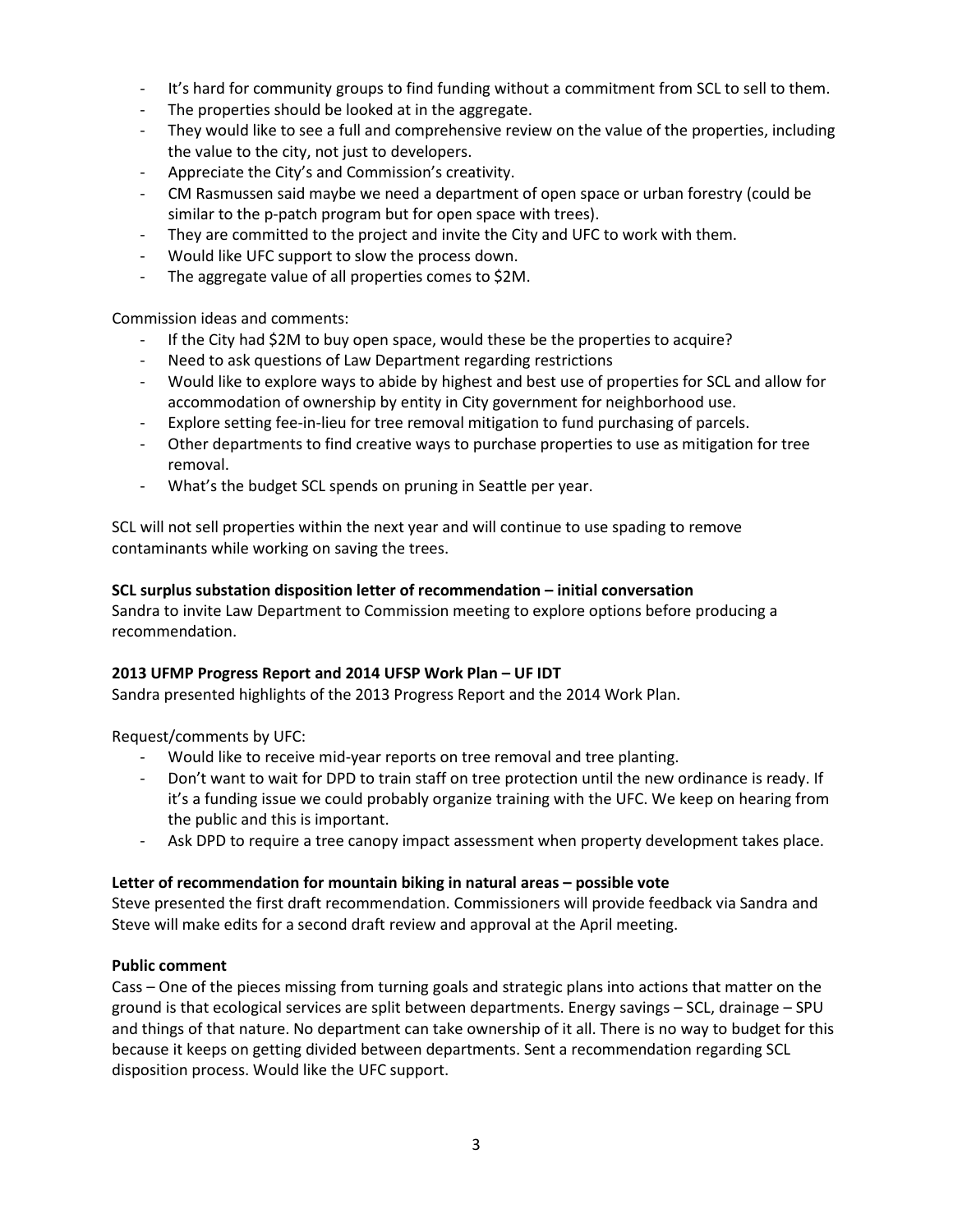Michael Oxman – the Mayor has a neighborhood summit coming up to capture the comments the City Council has received about trees being lost due to increased density. There is a petition recommending a moratorium to building permits for zones that have achieved their growth target for 2024. DPD's ordinance is coming up this year; this is an opportunity to put the message in front of the public. We need to progress not only get caught up. Would like the UFC to sign the petition and to implement impact fees on development.

## **Next month's agenda items**

# **Adjourn**

Public input:

**From:** Michael Oxman [mailto:michaeloxman@comcast.net] **Sent:** Friday, March 07, 2014 9:42 AM **To:** Pinto\_de\_Bader, Sandra **Cc:** SeattlePOSA@yahoogroups.com **Subject:** 13 story building proposal at Harrison & Fairview

Dear Urban Forestry Commission,

Project #3012575. Please notify me of progress on this project.

Troy Laundry Historic Landmark building. Proposal for 13 story building occupying the entire block at Boren & Harrison.

47 page .pdf <http://www.seattle.gov/dpd/AppDocs/GroupMeetings/DRProposal3012675AgendaID4424.pdf>

Requests for 2 departures will unnecessarily remove required open space that provides for relief from the stark concrete, perforated metal, & glass walls.

This project will not contribute to Seattle Comp Plan goals of increasing citywide tree canopy coverage area to 30% by 2038.

Departure #2 requests the setbacks be reduced to beyond what the 12' code allows.

This will result in no planting space at grade for trees, vegetation and landscaping between the building and the sidewalk. Approval of this departure will remove sunlight and growing space of the street trees growing near the curb, which will also be blocked by the 400' tall Amazon buildings across the street. The size of these street trees will be stunted due to the presence of the building wall only 11 feet away. This means the canyon between the buildings across the street will be too narrow to grow trees of any significance. The tree species list includes Beech & Tupelo trees that can grow to 100' tall, yet the allowed root area will limit their lifespan to be able to grow only a fraction of that size.

Departure #4 requests increase in allowable floor size by the narrowing of the space between the 2 buildings.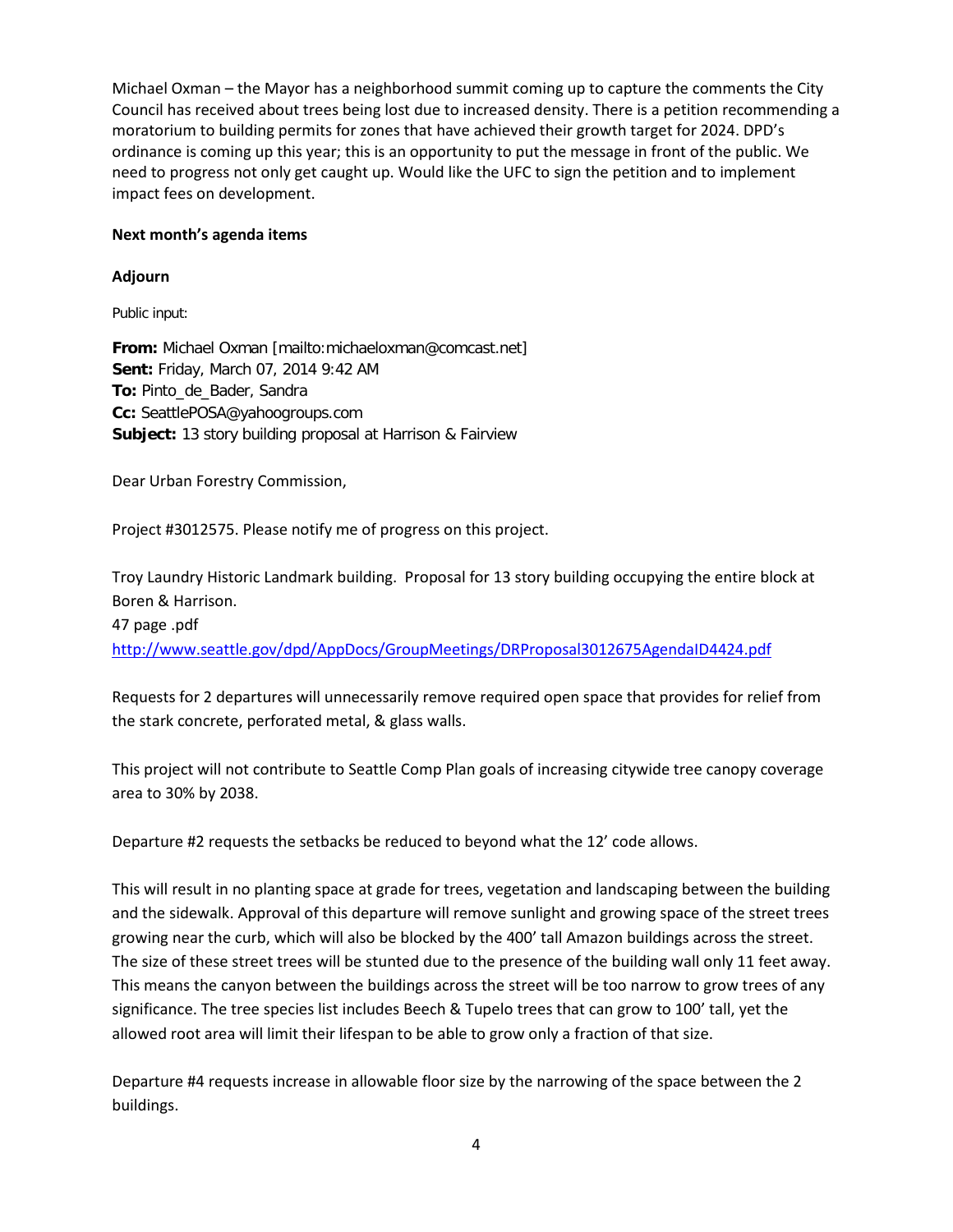This increasing of the allowable floor plate size by 3,000 square feet, will further restrict the amount of light to sustain the plants.

The proposal includes a steep pedestrian passage way between the 2 buildings. This sloped area has a grade change that requires pedestrians to climb up & down wide stairways. These stairways & their retaining walls occupy much of the space at grade level that could be available for trees, vegetation, and landscaping.

The amount of sunlight is limited by the space between the 2 buildings. The height of the buildings is so tall that sunlight coming from directly overhead will only last for about 32 minutes per day. Making the buildings with an even wider footprint will reduce this duration of direct sunlight to only 27 minutes per day. By definition, any plants in the space between the 2 buildings would be categorized as understory plantings, and would not meet the definition of trees, which means the Green Factor calculations are skewed.

Arboreally yours,

Michael Oxman ISA Certified Arborist #PN-0756A (206) 949-8733

**From:** Ruth Alice Williams [mailto:ruthalice@comcast.net] **Sent:** Monday, March 10, 2014 12:05 AM **To:** Pinto\_de\_Bader, Sandra **Subject:** Write-up of my Comments on March 5th

Greetings Commissioners:

Thank you for doing a thorough job of investigating and discussing the merits of protecting our natural areas.

This group, the SUFC, must send a clear message to Seattle Parks and Recreation and to City Hall that our natural areas are serving a useful purpose right now as they provide native tree canopy and understory, a diversity of native habitat for wildlife, educational opportunity, and a refuge from city life for people. Seattle's natural areas must be protected from special interest or commercial pressures to add active uses or make other changes to the current use policy that would diminish the NA's effectiveness in reaching their intended goals.

Maintaining urban forest that supports biodiversity is important for the health of our city and the people who enjoy our public spaces. Over the years and with greater frequency community pressure will push for use changes in Seattle's natural areas. If Seattle Parks and Recreation gives in each time we won't have any functional natural areas left.

It would be helpful to have a policy of no net loss of tree canopy and understory that takes into account not only the current value, but also the potential value of a site that hasn't yet been restored. Then, in those cases where Parks does allow a use deleterious to potential habitat or canopy value, they would be required to add land to Seattle's natural area acreage.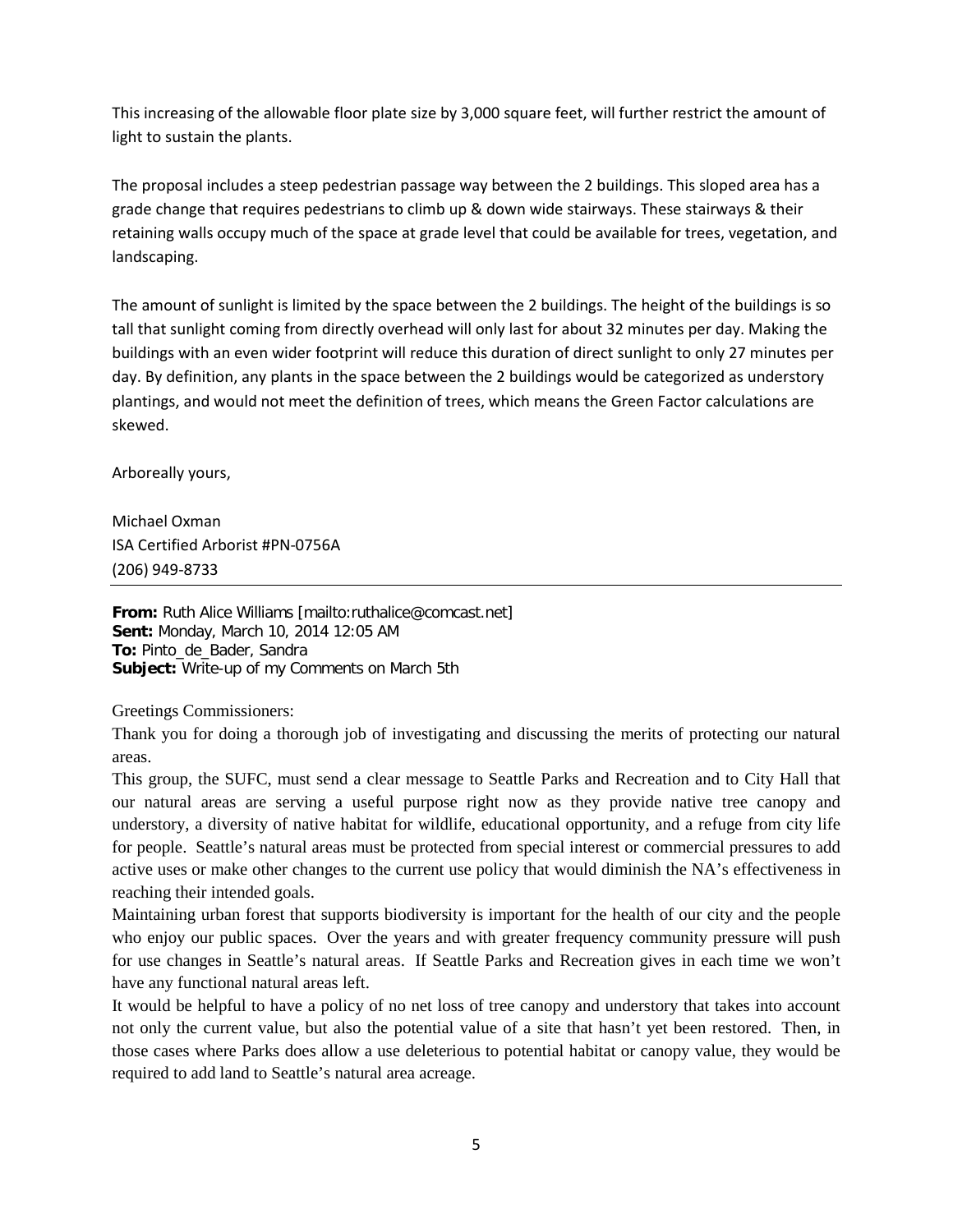It is especially important to protect upland sites as they usually receive no other consideration under the law. Riparian sites are considered 'Environmentally Critical Areas' and therefore get some protection at the local, state, and federal level.

If the bicycle pilot project at Cheasty Greenbelt moves forward and becomes permanent it would be a good idea to change its designation from 'greenbelt' to 'park', so as to avoid confusing park users and to keep a clear distinction between the 'natural area' or 'greenbelt' designation where passive uses are the rule, and parks that allow specialized uses.

Thank you for your consideration. Sincerely, Ruth Williams, President Thornton Creek Alliance

Thornton-creek-alliance.org

**From:** Cass Turnbull [mailto:cassturnbull@comcast.net] **Sent:** Monday, March 10, 2014 9:53 AM **To:** Koritz, Joshua; LEG\_CouncilMembers **Cc:** 'Steve Zemke'; cassturnbull@plantamnesty.org; 'Karen Lyons'; 'Mary Fleck'; 'Tod Rodman'; Pinto\_de\_Bader, Sandra **Subject:** Agend Item

Hello Joshua and Sandra,

I would like to speak at the two upcoming meetings, the Energy Committee and the Urban Forestry Commission meeting, on Wednesday, the  $12^{th}$ .

Below is my proposal regarding the surplus Seattle City Light substations, (about to be sold for development), which I would like to read. It is also attached.

Adoption of the resolution would have far reaching implications for the other \$20 million worth of Seattle surplus and excess properties.

The take home message: Please support efforts to designate these properties as **COMPLEX**, not simple, and have City Council put a **HOLD on their sales for a year**.

Cass Turnbull

206-783-9093

My name is Cass Turnbull, I'm a professional gardener, arborist, and 63 year resident of Seattle. I represent TreePAC and PlantAmnesty in the matter of the Seattle City Light Surplus substation dispositions.

We have reached the phase in the disposition process that City representatives have begun to advise citizen's groups to look for funding. But asking private citizens to raise money, to buy land which is already owned by the City, so that it can be used for the public good, doesn't make sense. And most people sense selling off public property for private development is wrong. I understand that this is the endgame for these orphan properties due to a strange patchwork of restrictive policies and laws. I've read them all. That doesn't make selling them to the highest bidder right, and it may not be inevitable, as many seem determined to believe.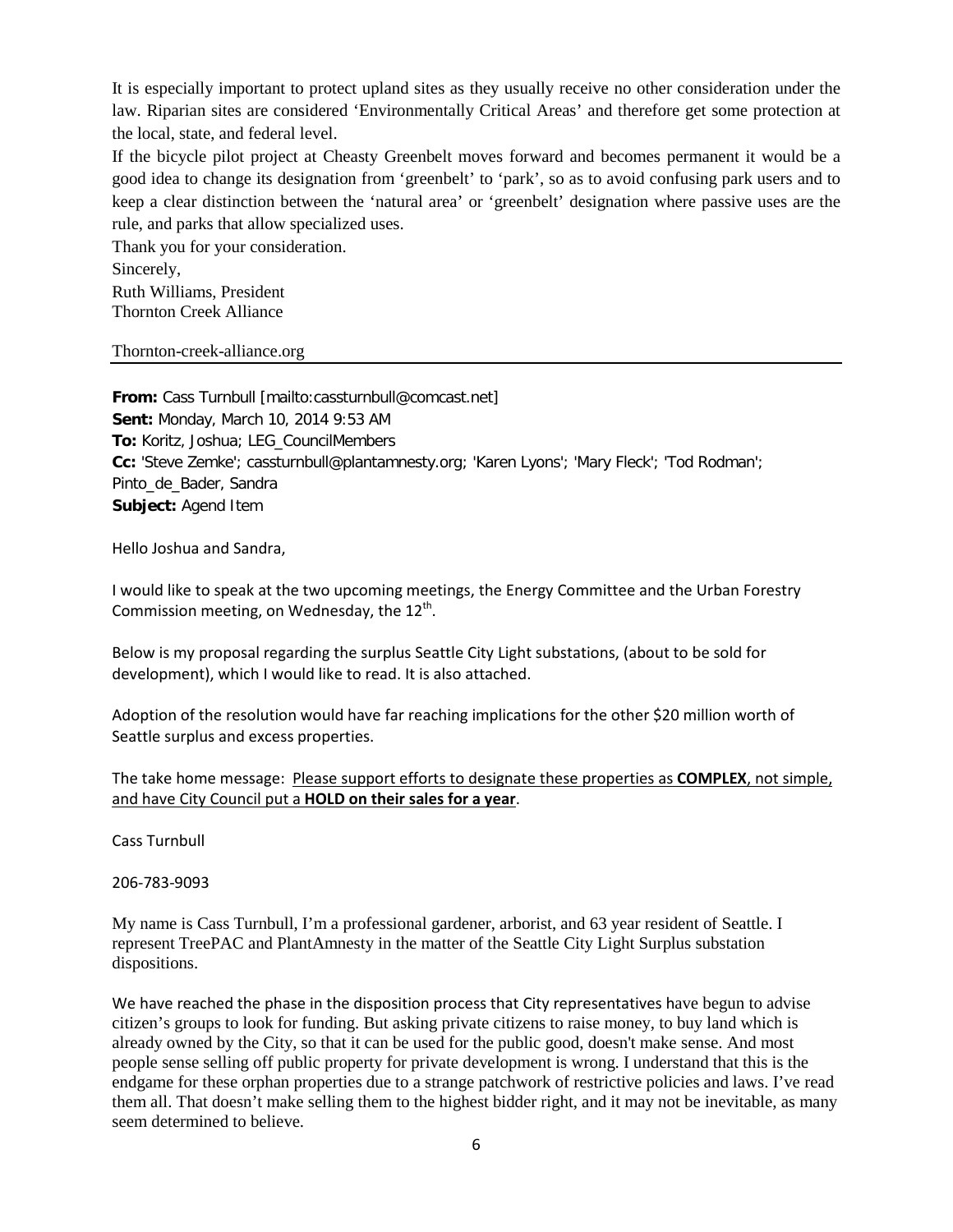**I propose the conveyance of remaining SCL surplus substations to joint jurisdiction (Joint Use). The fair market value, being offset by the value of Ecosystem Services, calculated over a period of 20 years, provides the required municipal purpose and is accordance with goals stated in Seattle's Comprehensive Plan and the Urban Forestry Stewardship Plan.**

If adopted**,** each property would be jointly shared by SPU, SDOT, DPD and other specified public agencies, according to their missions. (Maybe SCL, someday, if energy conservation becomes accepted as a utility function of urban forest canopy cover) Other joint users/managers could be OSE, Parks, Metro, and the King Conservation District. Various duties and responsibilities, as well as the system for conflict resolution, would be spelled out in formal agreements, as they are for other joint use properties in Seattle.

Such properties would *not* be parks. **They** *would* **be utilities**. Maintenance costs and liability issues could be minimized by removing all turf and mulching the properties with chips. Placing an ornamental wrought iron fence around each property (with a sign that says TreeBank) would keep out litter and prevent the gathering of undesirables. Annual guided inventories of the properties with local kids would teach basic ecology and remove invasive plants. It can be reasonably assumed that it is cheaper, easier and less controversial to keep undeveloped, surplus open space that to buy it in the future. This also keeps future options open as they would be available when and if other public uses for the land are identified.

The economic value of bundled Ecosystem Services can already be calculated using existing computer programs, and there are three possible ways to fund the purchase of these properties. Yes, this would be a new way of doing things. Given the unpopularity of the current policy, and because we may be headed we into a time of unprecedented ecological/economic crisis, a new way of doing things is called for.

Therefore we request that these properties, taken as a whole, **be designated COMPLEX by the councilmember, and a HOLD be placed on their disposition until a feasibility study on this resolution can be prepared for City Council.** Thank you, Cass Turnbull, [cassturnbull@comcast.net.](mailto:cassturnbull@comcast.net) 206-783-9093.

-------------

**From:** Cass Turnbull [mailto:cassturnbull@comcast.net] **Sent:** Thursday, March 13, 2014 8:25 AM **To:** Best, Lynn **Cc:** 'Tod Rodman'; 'Mary Fleck'; 'Karen Lyons'; Pinto\_de\_Bader, Sandra; Rasmussen, Tom **Subject:** requests

Hello Lynn Best,

Those were two interesting and productive meetings yesterday.

We learned to new things: that the final decision on the disposition on the Surplus Substations is not expected to happen until the fourth quarter (is that correct?), and that contaminated soil was found on the two non-Seattle sites. Both of these were news to me and the WSGSC. I was quite surprised. The King Conservation District has expressed an interest in the substations being used as open space. They have grant money.